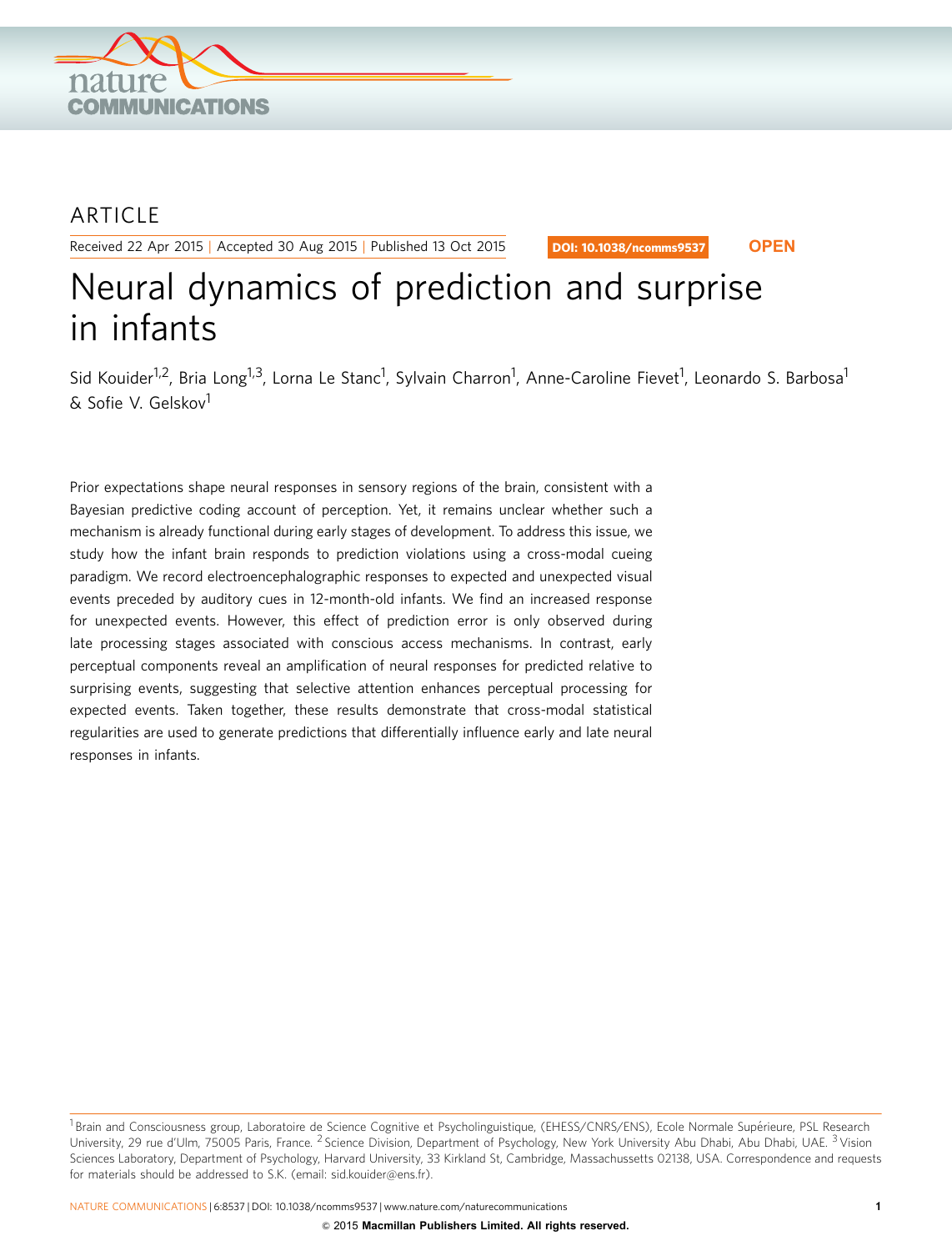redictive mechanisms constitute a core aspect of brain function. In order to deal with an ever changing and uncertain environment, perceptual processes do not rely solely on bottom-up responses to sensory inputs. Instead, they also integrate top-down signals that convey predictions and beliefs about upcoming events<sup>[1–3](#page-6-0)</sup>. Under this perspective, perception is thought to involve an inferential process of Bayesian integration, in which prior knowledge, including expectations about upcoming events, is combined with the likelihood information conveyed by the current stimulation. Bayesian accounts have been successfully applied to perceptual decision-making<sup>[4](#page-6-0)</sup> and sensori-motor learning<sup>5</sup>. These findings are accounted for by predictive coding theories<sup>6–8</sup>, which make the strong assumption that the brain is primarily meant to detect violations of expectations, resulting in an increased propagation of prediction error signals for unexpected events. In this framework, neural systems learn the statistical regularities inherent in the natural world and reduce redundancy by removing the predictable components of the input, transmitting only 'surprise' (that is, prediction error). Consistent with this view, a recent surge of imaging studies in adult populations has confirmed that prior expectations shape neural responses in sensory regions<sup>[9,10](#page-6-0)</sup>. Yet, it remains unclear how these top-down neural mechanisms develop in the infant brain.

Behavioural evidence suggests that infants use statistical regularities to form probabilistic inferences and accordingly adapt their learning strategies across a wide range of domains, including language, spatiotemporal properties or object features (see [refs 11,12](#page-6-0) for a review). For example, 8-month-old infants make distinct probabilistic inferences about a sample depending on the population from which it was drawn (for example, they expect a ping-pong ball to be red, when drawn from a population of four red and one white balls)<sup>[13](#page-6-0)</sup>, and look longer when their probabilistic expectations are violated (for example, when a white ball is then drawn instead of a red ball). Similarly, 12-month-old infants can compute estimations of event probabilities by relying on rational expectations consistent with a Bayesian ideal observer<sup>14</sup>. These behavioural studies suggest that infant cognition relies to some degree on mechanisms of Bayesian integration. However, despite a wealth of literature supporting an account of infant cognition as probabilistic inference<sup>11</sup>, it remains largely unknown how neural responses in the infant brain are affected by prior information. In particular, it remains unclear whether and how infants combine prior beliefs with incoming stimulation to build up a coherent representation of their environment. Indeed, while infants might adapt to their environment through passive, bottom-up processes encoding incoming sensory information, they may also rely strongly on their beliefs about the world (that is, predictions) to direct their cognitive resources, constrain their perception, and learn from surprising events (that is, prediction errors).

In the present study, we aimed at addressing this issue in the context of perceptual processing. Specifically, we asked whether and how infants' neural responses to visual events are affected by their prior expectations. We combined high-density electroencephalography (EEG) recordings with a cross-modal cueing paradigm in which auditory cues acted as predictive signals about upcoming visual events ([Fig. 1\)](#page-2-0). Twelve-month-old infants  $(N = 28)$  heard two sounds that were predominantly associated with two visual categories (that is, faces versus flowers); the association between these arbitrary sounds and visual categories was counterbalanced across infants. The use of an arbitrary, cross-modal mapping allowed us to ensure that infants', expectations would be driven by top-down mechanisms rather than the processing of local, low-level regularities, or adaptation effects<sup>[15–17](#page-6-0)</sup> (see Discussion). Furthermore, this design allowed us

to address whether prior expectations about upcoming visual categories would impact early or late modulations of EEG components associated with visual responses (that is, in occipitotemporal electrodes). In particular, we were interested in establishing whether, in infants, the top-down impact of prior expectations occurs at early, local, and non-conscious stages of neural activity in sensory cortex, or rather at later processing stages involving large-scale computations, and associated with perceptual consciousness in infants and adults populations<sup>18,19</sup>. Our results reveal that the infant brain relies on two complimentary systems for prediction: first, an early attentional amplification of neural activity to visual events that confirm prior expectations, and then, conversely, a late neural amplification to surprising, unexpected events.

### Results

Cross-modal cueing paradigm. Infants first learned to associate an auditory cue (sounds 'A', 'B') with a corresponding visual category (faces, flowers). During this familiarisation period, visual stimuli were presented simultaneously with their corresponding auditory cue (that is, sound 'A' always appeared at the same time as a face, sound 'B' always appeared at the same time as a flower, counterbalanced across participants). Synchronous presentation was preferred to asynchronous presentation during this familiarisation phase because it increases the probability of learning an arbitrary mapping[20](#page-6-0). Then, infants received experimental trials in which the sounds now preceded the visual stimuli by 500 ms on two-thirds of the trials ([Fig. 1\)](#page-2-0). On these trials, the auditory sounds predicted their associated visual category 75% of the time (valid trials), while they preceded the other, unassociated visual category 25% of the time (invalid trials). In the remaining onethird of the trials, we used a baseline 'no-cue' condition in which visual targets were presented without a preceding sound. This condition allowed us to address whether any modulations of sensory signals by predictive mechanisms were specifically driven by expected events (that is, valid trials) or rather by surprising events (that is, invalid trials). This no-cue condition was preferred to an uninformative, third auditory cue (that is, 50/50 probability), as a third cue might confuse infants and reduce their learning abilities. Lastly, in order to maximize the impact of prior expectations on sensory signals<sup>[17](#page-6-0)</sup>, visual stimuli were presented at threshold during experimental trials. This was achieved by using visual masking and a brief stimulus presentation  $(100 \pm 33 \,\text{ms})$ , approximating infants perceptual threshold at this age<sup>[21](#page-6-0)</sup>.

EEG components of interest. We first examined which main event-related potential (ERP) components (collapsed across conditions) were induced by the visual targets in this experiment. We focused on a set of occipito-temporal electrodes that were chosen for their sensitivity to face-related components in a similar masking paradigm<sup>[18](#page-6-0)</sup>. This first step allowed us to identify components of interest and their time-windows independently of stimulus category or validity (Supplementary Fig. 1). First, we observed an early positivity corresponding to the P1 that has previously been observed in studies of both face and object perception<sup>[22](#page-6-0)</sup>. The P1 was followed by two components, namely an N290 and a P400, that are classically associated with face processing in infants<sup>[22,23](#page-6-0)</sup>. The putative N290 waveform did not directly transfer into a proper negativity (that is, below baseline level), likely because in the current study the stimulus of interest was temporally surrounded by both forward and backwards masks that may have interacted with target processing. Because of its rather small size and proximity to the larger P1, we chose to collapse the putative N290 and the P1 waveforms and consider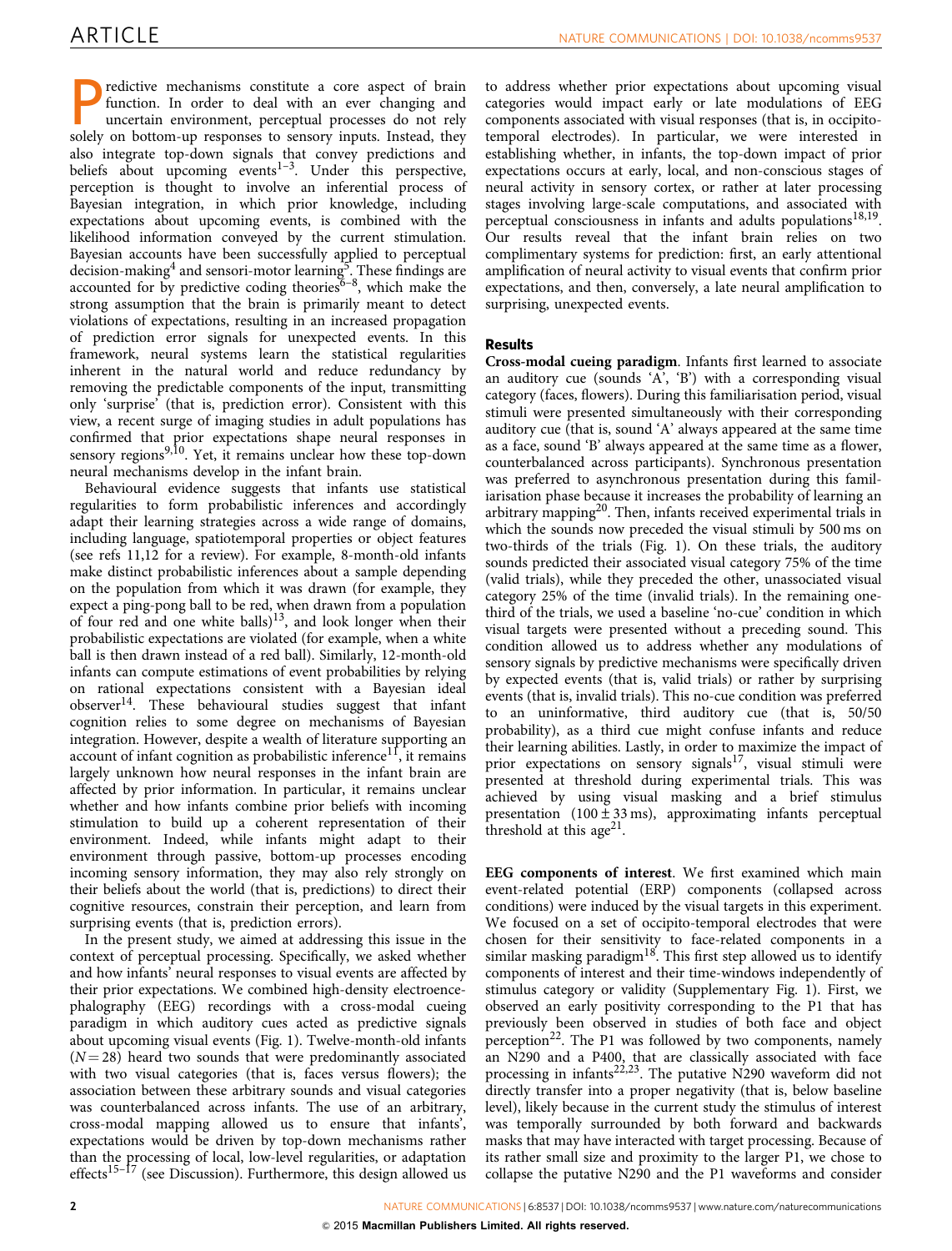<span id="page-2-0"></span>

Figure 1 | Schematic description of the cross-modal cueing paradigm. Infants were presented on each trial with a visual sequence consisting of a forward mask for 1,000 ms, a critical visual stimuli for 100±33 ms and a backward mask for 1,700 ±33 ms. The critical stimulus was randomly selected from a set of 18 face or 18 flower pictures. In two-thirds of the trials, one out of two sound stimuli (250 ms) was presented 500 ms before the onset of the critical visual stimuli. Each sound stimulus was previously associated with a corresponding visual category (faces, flowers) during a familiarisation phase, by presenting them simultaneously and congruently on each trial. During the experimental phase, the sound stimulus predicted its associated visual category 75% of the time (valid trials), while they preceded the other, unassociated visual category 25% of the time (invalid trials). On the remaining one-third of the trials, no auditory cue was presented (baseline trials).

them as a single 'P1' component in further analyses. Finally, we observed a sustained and rather late negativity, starting at 700 ms and peaking around 1,000 ms, corresponding to a late slow wave (LSW). This late response has been linked to recognition memory in infants but also more generally to attention and novelty detection<sup>22-25</sup>. Furthermore, as discussed below, the LSW has been recently shown to constitute a neural marker of perceptual consciousness in infants<sup>[18](#page-6-0)</sup>.

Cue validity differentially influence early and late EEG responses. We then performed a three-way analysis of variance to inspect how these three components of interests (P1, P400 and LSW) were modulated by target category (faces versus flowers) and by cue validity (valid, invalid). As these components have different (positive or negative) polarities, their modulations are not directly comparable. To circumvent this issue, statistical analysis were performed by inverting the sign of the negative LSW component for a more direct comparison with the other, positive components. This analysis revealed both a main effect of component  $(F(2,54) = 6.08; P = 0.004)$ , and of target category  $(F(1,27) = 6.60; P = 0.004)$  $P = 0.016$ ), reflecting an increased responses to faces compared with flower stimuli, and an interaction between component and cue validity  $(F(2,54) = 7.23; P = 0.002)$ . Although the interaction between target category and component did not reach significance  $(P = 0.135)$ , post hoc comparisons revealed that, consistent with previous literature<sup>22</sup>, the earlier P1 response was insensitive to stimulus category ( $P_{PI} = 0.784$ ; two-tailed; [Fig. 2](#page-3-0)), while the P400 response was larger for faces compared with flowers ( $P_{P400} = 0.023$ ). Interestingly, we also found that the LSW was larger for faces compared with flowers ( $P_{LSW} = 0.040$ ), which extends previous findings showing a stronger LSW for faces compared with nonobject patterns<sup>18</sup>.

After verifying that our EEG paradigm was sensitive to category information, we turned to our main manipulation of interest, that is, the impact of a predictive auditory cue on the processing of visual targets. In order to better understand the significant interaction between component and cue validity reported above, we conducted post hoc comparisons. Interestingly, except for the intermediate-latency P400 waveform, we found that both early (P1) and late (LSW) components were modulated by prior expectations ([Fig. 3\)](#page-3-0). Unexpectedly, however,

we found that the auditory cue biased the early and late responses in opposite ways. Indeed, our data revealed that the early component was amplified for valid targets ( $P_{PI} = 0.0144$ ) while the late component (LSW) showed, conversely, a substantial amplification for invalid targets ( $P_{LSW} = 0.0013$ ). This result suggests that early sensory responses are primarily affected by the validity of predicted events, while late responses may primarily reflect sensitivity to a violation of expectations.

This description was confirmed in further analyses comparing EEG responses for valid and invalid trials relative to the baseline trials (that is, trials without a sound cue). Indeed, for the early component, responses to valid trials were larger relative to responses to both invalid trials and baseline trials ( $P_{PI} = 0.003$ ), while responses to invalid and baseline trials were similar  $(P_{PI} = 0.97)$ . Conversely, for the late component, the valid and baseline conditions remained at the same level, while the response amplification for the invalid condition occurred in comparison to the baseline condition ( $P_{LSW} = 0.016$ ). This last aspect of the data further underscores our finding that expected and unexpected visual events differentially affect early and late sensory responses.

Interestingly, although there was no modulation by predictive cues for the intermediate component (P400), the mere presence of a preceding auditory stimulus, regardless of its validity, largely increased the amplitude of this component (comparison of cue versus no-cue trials:  $P_{P400} = 0.005$ ; [Fig. 3](#page-3-0)). One possibility is that the auditory cues also acted as a general boosters of arousal, amplifying the processing of upcoming objects and faces, irrespective of how expected they were. Note that this result permits to rule out the alternative possibility that the no-cue condition conveyed some strong elements of surprise, given the fact that the visual target could suddenly appear without a preceding auditory cue. Although this hypothesis would actually predict a stronger response in the no-cue condition, this was not the case for any of the three components, whether this response was compared with the validly or invalidly cued trials, rendering this interpretation rather unlikely.

Could these effects be driven by responses to only one of the two visual categories (that is, only by trials with faces or flowers)? Further analysis discarded this possibility. Indeed, there was no interaction between target category and cue validity for any of the three components (all  $Fs<1$ ), revealing that neural response to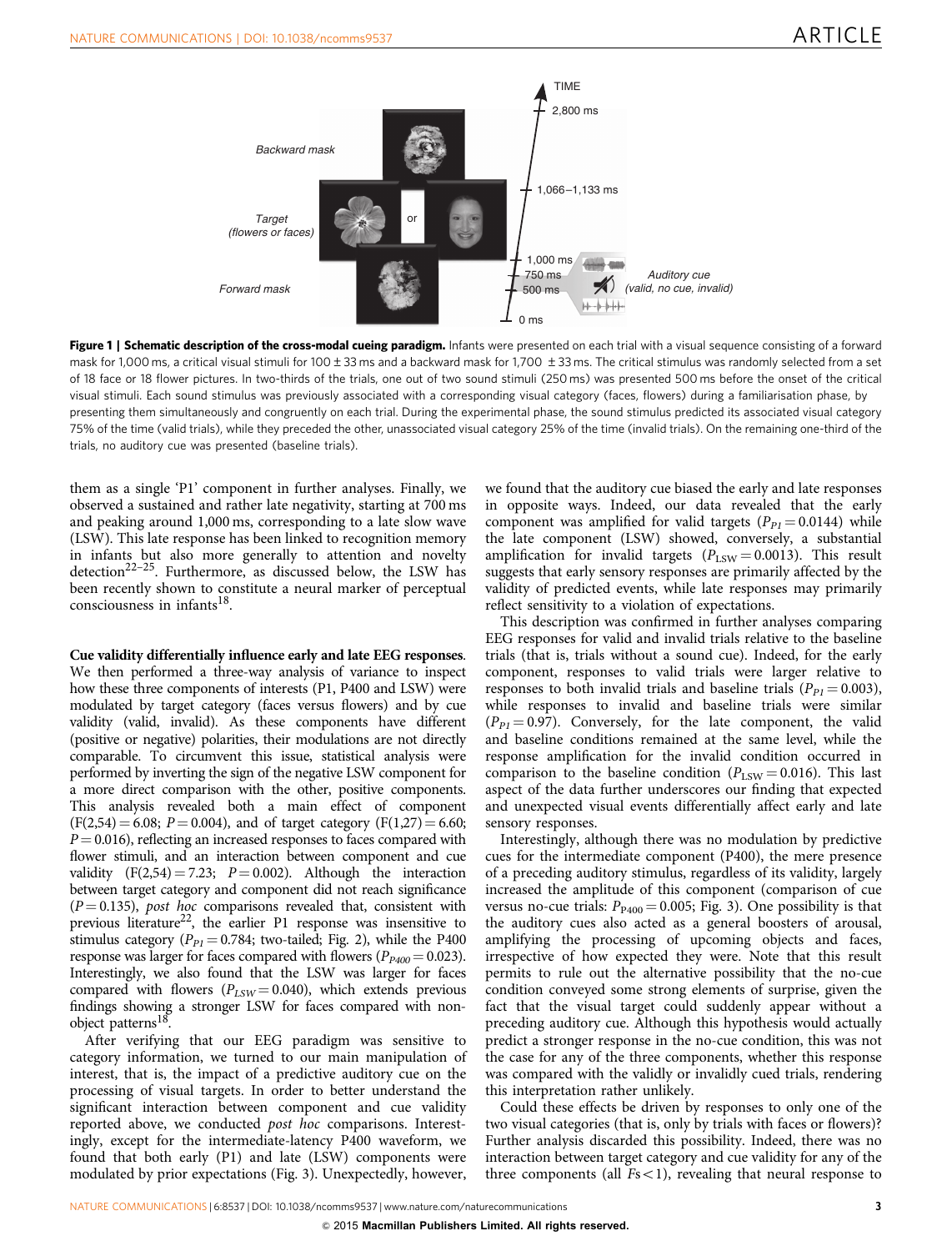<span id="page-3-0"></span>

Figure 2 | Event-related potentials to faces and flowers. (a) Time plots showing the ERPs evoked by faces and flowers (collapsed across the valid, invalid and no-cue conditions) over occipito-temporal electrodes, along with significant clusters of the difference between the two conditions (Monte-Carlo P value<0.05). (b) Bar plots illustrating voltage differences for the three components of interest (P1, P400 and LSW, see Supplementary Fig. 1). For each component, two-tailed pair-wise comparisons ( $n = 28$  subjects) were performed on signal amplitudes for face (Fa) and flower (FI) target stimuli (asterisks denote  $*P<0.05$  and  $*P<0.01$ ; Error bars show s.e.m.). (c) Scalp topographies showing the voltage ERPs evoked by face and flower trials for each temporal window of interest (top row), and their difference in terms of statistical maps (Z-scores; bottom row).



Figure 3 | Event-related potentials to valid, no-cue and invalid conditions. (a) Time plots showing the ERPs evoked by valid, no-cue and invalid conditions, along with significant clusters of the difference between conditions (Monte-Carlo P value < 0.05). (b) Bar plots illustrating voltage differences for the three components of interest (P1, P400 and LSW). For each component, two-tailed pair-wise comparisons ( $n = 28$  subjects) were performed on signal amplitudes for valid (V), no-cue (N) and invalid (I) conditions (asterisks denote \*P<0.05 and \*\*P<0.01; Error bars show s.e.m.). (c) Scalp topographies showing the voltage ERPs evoked by valid, no-cue and invalid trials for each temporal window of interest, and their difference in terms of statistical maps (Z-scores).

both visual categories were similarly modulated by the predictive auditory cues (see Supplementary Fig. 2). A potential issue concerns the fact that the electrodes used in our study might be specially sensitive to face stimuli, but not to the other, flower category, given that they were selected from a previous study<sup>18</sup> comparing faces versus masking patterns. Yet, although EEG responses were stronger for faces, their spatial distribution was similar across the two categories (Supplementary Fig. 3A). Moreover, the modulation of EEG response by predictions remained present whether we decreased or increased the size of the cluster of electrodes by a third (Supplementary Fig. 3B–D), confirming the robustness of our finding. Lastly, we asked if our results could be biased by the selection of specific temporal windows of interest for our three main components.

To address this question, we performed an analysis on the whole time series to identify which temporal clusters showed a significant difference between conditions after performing a non-parametric cluster-based permutation procedure<sup>[26](#page-6-0)</sup> (see Methods). These cluster-permutation analyses confirmed the results obtained with the windows of interest (compare Figs 2a,b and 3a,b).

#### **Discussion**

Our study shows that cross-modal statistical regularities can bias visual responses in the developing brain, revealing how the neural mechanisms underlying perception are affected by prediction in infancy. After learning the arbitrary mapping between a sound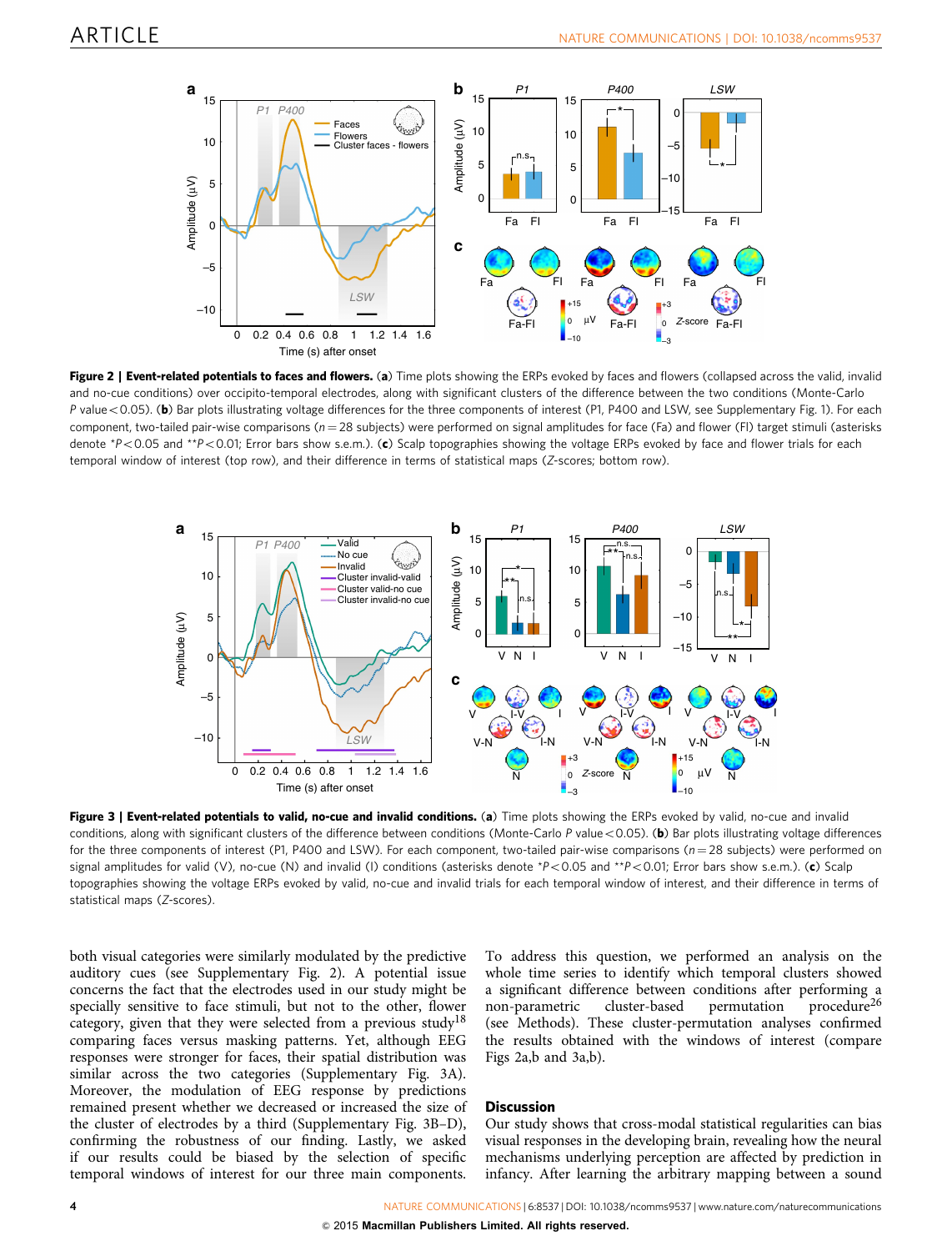and an object category, infants transformed this meaningless sound into a strong prior that provided predictive information about upcoming visual events. Our finding extends previous behavioural research on the development of probabilistic inferences<sup>[11,13,14](#page-6-0)</sup> by revealing how they impact the temporal dynamics of neural responses in infancy. Our approach combining predictive cross-modal cueing with infant EEG recordings revealed that the neural impact of predictive cues follows different dynamics depending on whether visual stimuli were expected or, instead, surprising.

Indeed, while our study confirms the presence of an amplified response for surprising events during late processing stages, we observed, conversely, an amplification of neural responses for the expected events during early processing stages. Although the former result is consistent with predictive coding accounts of perception, the latter result appears to be at odds with this framework. Indeed, from the perspective of predictive coding, the brain is primarily meant to detect violations of expectations, resulting in an increased response corresponding to prediction error signals<sup>6–8</sup>. A straightforward interpretation is that this modulation reflects selective attention, with the auditory signal acting not only as a predictive cue but also an attentional cue amplifying the expected features at the expense of the unexpected ones during the earlier processing stages. Indeed, in Posner paradigms<sup>[27](#page-6-0)</sup>, which are similar to the one used in this study, the impact of a probabilistic cue conflates the effect of attention and the effect of expectations about the location or feature of a forthcoming target<sup>[28](#page-6-0)</sup>. The same P1 component observed in this study is amplified when stimuli are preceded by a spatially valid cue in both adults<sup>29</sup> and infants<sup>[30](#page-6-0)</sup>. Moreover, this early amplification is exacerbated by the use of challenging perceptual conditions involving barely visible stimuli<sup>[31](#page-6-0)</sup>, such as in the current study. Importantly, although attention and expectations are conflated in most experimental settings, they can be distinguished by their opposite impact on neural responses: while neural activity for attended information is amplified, it is reduced for expected information. Indeed, attention and expectation appear to serve distinct functions: expectation facilitates visual perception by restricting inferences on the basis of prior likelihood, while attention alleviates the systems' computational burden by prioritizing processing of the subset of visual information that appears to be of highest relevance to the organism's goals<sup>28</sup>.

Our results fit within a framework where perception, at least in infants, involves two distinct mechanisms that rely upon prior information: first, an early mechanism of selective attention aimed at amplifying target features that match template information generated by the auditory cue, and then a second mechanisms of Bayesian integration aimed at generating an error signal when the unexpected target appears instead of the expected one. Though, an alternative possibility is that both these effects of attention and expectation are subserved by a unified mechanism of predictive coding. Indeed, recent accounts of predictive coding have proposed that attention is actually subserved by the same mechanisms as those underlying expectation<sup>32</sup>. According to this approach, attention reflects an increase in the precision of prior information, while surprise reflects an increase in the error signal resulting from the mismatch between prior and novel information. Further research should attempt to disentangle how attention and prediction mechanisms interact during development.

Another interesting questions raised by our results concerns whether the late effect of violation of expectations reflects a prediction error signal per se, or rather a learning process involving the update of prior beliefs as a function of statistical contingencies<sup>[11](#page-6-0)</sup>. Consistent with this interpretation, a recent behavioural study demonstrated that infants use violations of expectations as specific markers of learning and exploration  $33$ . When 11-month-old infants were presented with scenes containing objects that violated their expectations (for example, a toy-car hanging mid-air instead of falling when pushed over a ledge) learning was subsequently enhanced and informationseeking behaviours promoted (for example, when infants were handed the toy-car that previously defied gravity, they played with it by dropping it). More importantly, infants in this study learned more effectively about objects that committed violations, and explored them more in order to engage in hypothesis-testing behaviours about the particular kind of violation they encountered. Thus, learning from surprising events could be an important determinant of the late surprise mechanism we observed in the brain of 12-month-old infants.

The observation that prediction error signals involves the LSW component suggests that violations of expectations, at least within the current design, may reflect a conscious stage of perceptual processing. Previous research has shown that perception unfolds in two stages: a preliminary, non-conscious, linear processing stage in which activation is limited to visual regions and reflect the continuous accumulation of sensory input (for example, stimulus duration), and a later, nonlinear stage in which information is passed reciprocally between sensory cortex and higher-order areas, and observed only when the stimulus is consciously reported<sup>19</sup>. In adults, the ERP component that reflects this second stage is the P300 response, as it remains specific to consciously reportable stimuli $34-36$  and involves, additionally, a nonlinear transition as a function of stimulus energy<sup>[37](#page-6-0)</sup>. In infants, a recent study has confirmed the observation of a late, nonlinear electrophysiological component responding only to faces presented above infants' psychophysical threshold, namely the LSW<sup>[18](#page-6-0)</sup>. Because the LSW shares the same characteristics as the P300 in adults, although with a much delayed latency, it has been argued to constitute a neural marker of perceptual consciousness. Previous studies have linked the P300 not only with the identification of conscious stimuli but also with the processing of unexpected events (for reviews see [refs 38,39](#page-6-0)). Indeed, the P300 is also commonly used in adults not only as a neural signature of conscious access but also as a neural marker of surprise, as it is inversely correlated with the probability of occurrence of a stimulus in odd-ball paradigms<sup>[40,41](#page-6-0)</sup>. Thus, we argue that the LSW may reflect a conscious response to violations of expectation in our paradigm. However, whether or not infants require conscious access to learn statistical relationships remains a question for future research. Indeed, it remains possible that infants rely on non-conscious mechanisms of learning, even for the mapping of cross-modal elements, while they express a conscious response to novel or surprising events.

Importantly, the observation of a late rather than an early effect of violation of expectations arguably reflects the cross-modal cueing manipulation used in this study. As mentioned above, we chose a cross-modal, arbitrary mapping to ensure that any effects of prediction were the result of top-down mechanisms rather than sensitivity to local, low-level regularities or adaptation effects. Of course, this is not incompatible with the possibility of earlier and more local forms of prediction error, such as the mismatch negativity (MMN) observed in adult and infant populations[42–45.](#page-6-0) Unlike the P300 observed in adults, the MMN reflects an early, preattentive and nonconscious response to the breaking of low-level regularities within the same sensory modality<sup>[16,42,46–48](#page-6-0)</sup>. Thus, it remains possible that a manipulation involving cues and targets from the same modality would result in earlier effects of violations of expectations. Such early mismatch effects might be observed not only for low-level sensory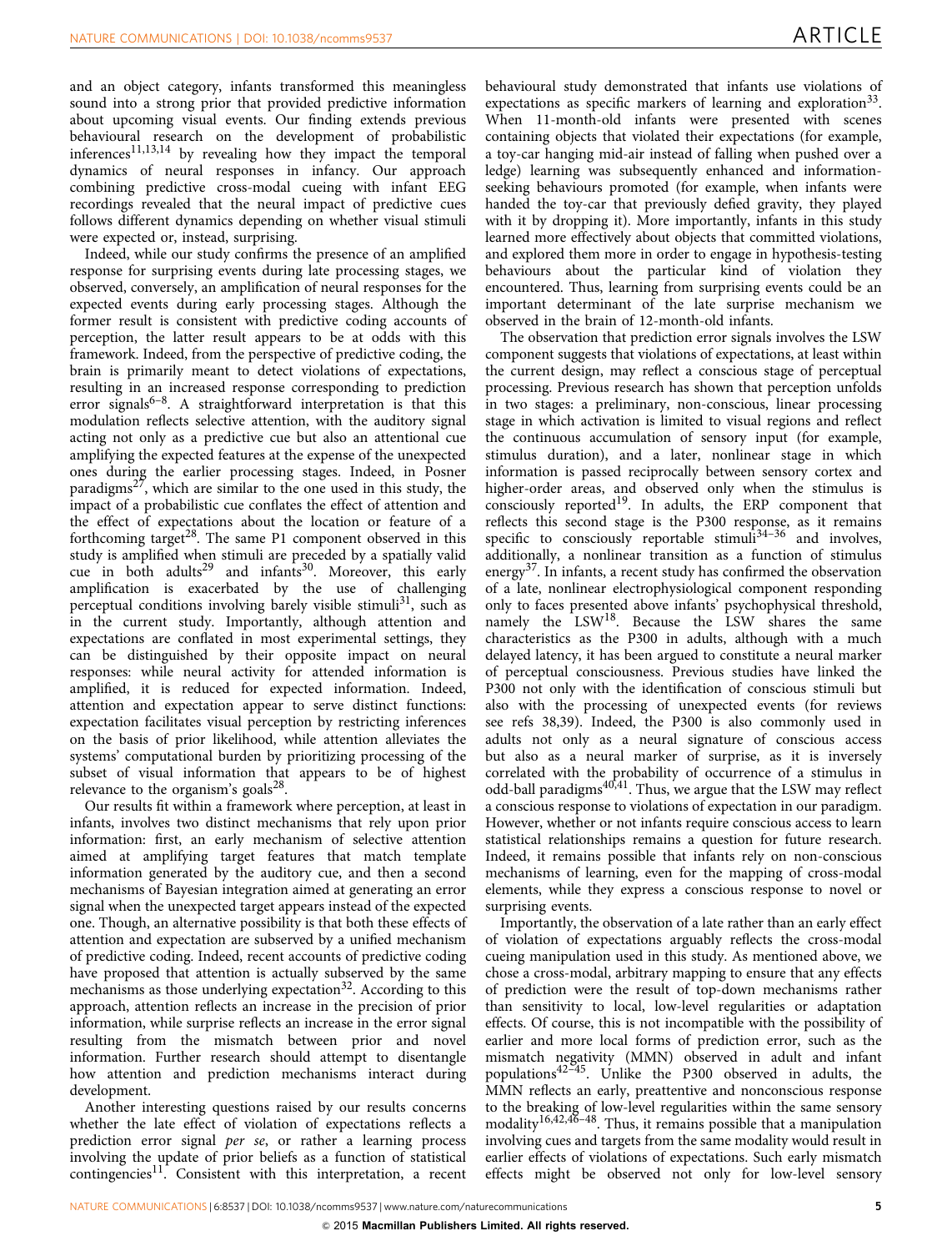information but also for more abstract types of information (for example, infants' responses to numerical violations<sup>49</sup>), as long as it involves within-domain computations (that is, core systems $50$ ). Note, however, that the large majority of paradigms involving within-domain violations of expectations are explainable in terms of simple adaptation: neurons are first tuned to encode a specific stimulus representation (for example, an orientation, a number) and have a weaker response when the same stimulus reappears compared with a novel stimulus<sup>51</sup>. Interestingly, infants<sup>3</sup> EEG response to numerical violations (that is, infants see two toys being hidden but then discover a single one<sup>49</sup>) and to numerical adaptation (that is, neural response to same versus deviant number of items across trials<sup>52</sup>) display similar temporal characteristics with early effects around 300–400 ms in both cases, making it plausible that they are sustained by a common mechanism. A notable exception to the confound with adaptation is the observation of an early increase in sensory activity for omissions of expected sound beats in newborn sleeping infants<sup>53</sup>. Here the fact that the neural response increases when the stimulus is actually absent clearly argues for the elaboration of a prediction error signal. Furthermore, the fact that infants were asleep and presumably unconscious corroborates the hypothesis that this low-level prediction error signal results from local and automatic forms of computation. Consistent with this hypothesis, the MMN response to local sound irregularities in adults can be observed during sleep, while high-level prediction error signals associated with conscious novelty detection, as indexed by the P300, are fully abolished during sleep<sup>54</sup>.

In conclusion, we found specific neural responses reflecting early attentional amplification for expected events and, conversely, late surprise effects for unexpected events in 12-monthold infants. These results strongly suggest that the neural mechanisms reflecting the top-down biasing of visual processing by both attention and expectations are functional in infants, but follow distinct temporal dynamics. Of particular interest is the observation that neural responses to surprising events only reflect late components associated with conscious perceptual processes in this cross-modal cueing paradigm. It remains possible, though, that the first stages of neural processing rely on similar mechanisms of probabilistic inference when violations involve local regularities within a domain or sensory modality. For more abstract, cross-modal predictions about the nature of upcoming events, infant might have to engage in effortful learning strategies involving global broadcasting at the neural level<sup>19</sup>, and thus requiring conscious inferences. Consistent with this hypothesis, the recent finding that infants learn better from unexpected events<sup>[33](#page-6-0)</sup> might derive from conscious processes linked to working-memory maintenance and hypothesis testing rather than within-domain forms of learning and computations. Future studies should focus on the neural basis of simple versus complex forms of probabilistic inferences, and their impact on learning. Whether infants learn unconsciously or require consciousness for more complex forms of learning remains a fundamental question for future research.

#### Methods

Participants. A total of 28 infants participated in this study (14 girls; mean  $age = 12$  months 5days; age range  $= (11$  months 23 days to 12 months 18 days);  $s.d. = 7$  days). An additional two infants participated in the study but were excluded from analysis due to too few artefact-free trials (that is, not having at least two trials in each of the six conditions of interest). All infants were born at term. The study was approved by the regional ethical committee for biomedical research. Parents gave their written informed consent before starting the experiment.

Stimuli. Visual stimuli consisted of greyscale pictures of 18 faces, 18 flowers and 30 masking patterns matched for overall luminance, contrast and size. Faces consisted of smiling, female faces. Flowers were chosen as an object that had the same overall

elliptical shape as a face but none of its characteristic features, so that both faces and flowers could be masked by the same patterns. Masking patterns were constructed by overlaying images of faces and other elliptical stimuli (watches, flowers and so on), turning them upside-down and finally scrambling the layers to ensure the absence of visible face or object features. Auditory stimuli were two perceptually distinctive sounds constructed by modifying pre-existing sounds: a recording of a toy and a sound present in the Mac OX sound library. Both sounds were adjusted to have an equal length of 250 ms and a transition between pitches at approximately the same moment ( $\sim$  135 ms after onset) in the middle of the sound. They also were equalized to have identical root-mean squares and mean amplitude.

Experimental procedure. Infants sat in the lap of their parent, eyes at the level of the stimuli and about 55 cm from a  $21''$  CRT screen (at 60 Hz) while wearing a high-density EEG-net. Parents wore both opaque sunglasses and noise-cancelling headphones with masking music to ensure that they could not influence their infant's response. Two hidden loudspeakers were placed behind the screen. A hidden camera located underneath the screen allowed the experimenter, who could see the infant but not the stimuli, to register online for each trial whether the infant was looking or not towards the screen. This coding was then used in later analysis to reject trials when infants were not watching. Stimuli were presented using the Psychophysics toolbox for Matlab<sup>[55](#page-7-0)</sup>. During the familiarization phase, face and flower stimuli chosen randomly from the stimulus list were presented in alternation for 1 s each, with a 1.5 s delay and for a total of 10 trials. Each visual stimulus was presented simultaneously with a given auditory cue (that is, both onsets were synchronous). This simultaneous presentation procedure was aimed at increasing the likelihood of associating each auditory cue with the corresponding visual stimulus category. During the test phase, infants received blocks of nine trials followed by a feedback event. During a trial, infants saw a forward mask, eventually an auditory cue (that is, a sound associated with faces, a sound associated with flowers, or no sound), then a visual target stimulus (that is, a face or flower stimulus), and finally a backward mask. The forward mask was chosen randomly and presented for 1,000 ms. When an auditory cue was presented, it started 500 ms after the onset of the forward mask, and it was played for 250 ms. Then, immediately following the forward mask, the visual target appeared on the screen for either 66, 100 or 133 ms. These durations were chosen because they approximate the psychophysical thresholds of infants face perception<sup>21</sup>. These durations were collapsed in further analysis in order to increase the signal-to-noise ratio, mainly due to the restricted number of trials in the invalid condition (that is, 25% of the cued trials; 16.7% in total, when including the no-cue trials). Target stimuli were followed immediately by a backward mask, which lasted 1,800 s minus the duration of the target stimuli. At the end of each block, infants received a feedback event in which either a face or a flower stimulus, selected randomly, was fully visible (that is, presented for 3 s) and surrounded by coloured crosses, simultaneously with its corresponding predictive sound repeated every second. This feedback event, thus, appeared after every nine test trials and was inserted to keep infants attentive to the presentation display. An inter-block interval of 1,500 ms was used, in which the screen only contained a single large white empty circle on the black background.

Design. The design of this experiment involved 1/3 of trials with no sound preceding the visual target (no-cue condition) and 2/3 of trials with a predictive cue. In the latter case, each of the two auditory cues predicted with 75% accuracy the presence of either faces or flowers (valid condition), while the visual target did not match the auditory cue in 25% of the sound trials (invalid condition). The combination of sound type, target stimulus type, and target duration was chosen semirandomly from a matrix of all conditions with the pre-determined probabilities that in each block of nine trials, each target duration was presented equally (three presentations of each of the three durations per block) to prevent the possibility that a block would contain mostly sub-threshold trials. Which of the two physical sounds predicted the visual target category was counterbalanced across participants (for example, sound 'A' predicted face-stimuli for one half of participants, while the same sound predicted flower stimuli for the other half).

EEG recordings and data processing. The electroencephalogram was continuously digitized at 250 Hz using a 128-electrodes HydroCel net (EGI; Eugene, OR, USA) referenced to the vertex. The signal was first re-referenced to the average activity, then high-pass filtered at 0.2 Hz, low-pass filtered at 20 Hz and finally segmented from  $-150$  ms to  $+1,700$  ms relative to the onset of the target stimulus. Infant's gaze was constantly monitored throughout the experiment, and any trial in which the infant looked away from the screen was rejected. An average of 22.2 trials (s.d.  $= 10.6$ ) were rejected with this method. For each epoch, channels contaminated by important eye or motion artifacts (that is voltage exceeding  $\pm$  400  $\mu$ V, or a local deviation higher than 400  $\mu$ V over a 10 samples window) were rejected and their voltages automatically interpolated using a standard procedure of linear interpolation from the nearest electrodes. Trials with more than 35% contaminated channels were rejected. Furthermore, we applied an artefact correction method recently developed for infants<sup>[56,57](#page-7-0)</sup> which consisted in a temporal smoothing of voltages exceeding  $\pm$  120  $\upmu$  V. The main advantage of this method is that it allows preserving epochs even if they contain aberrant local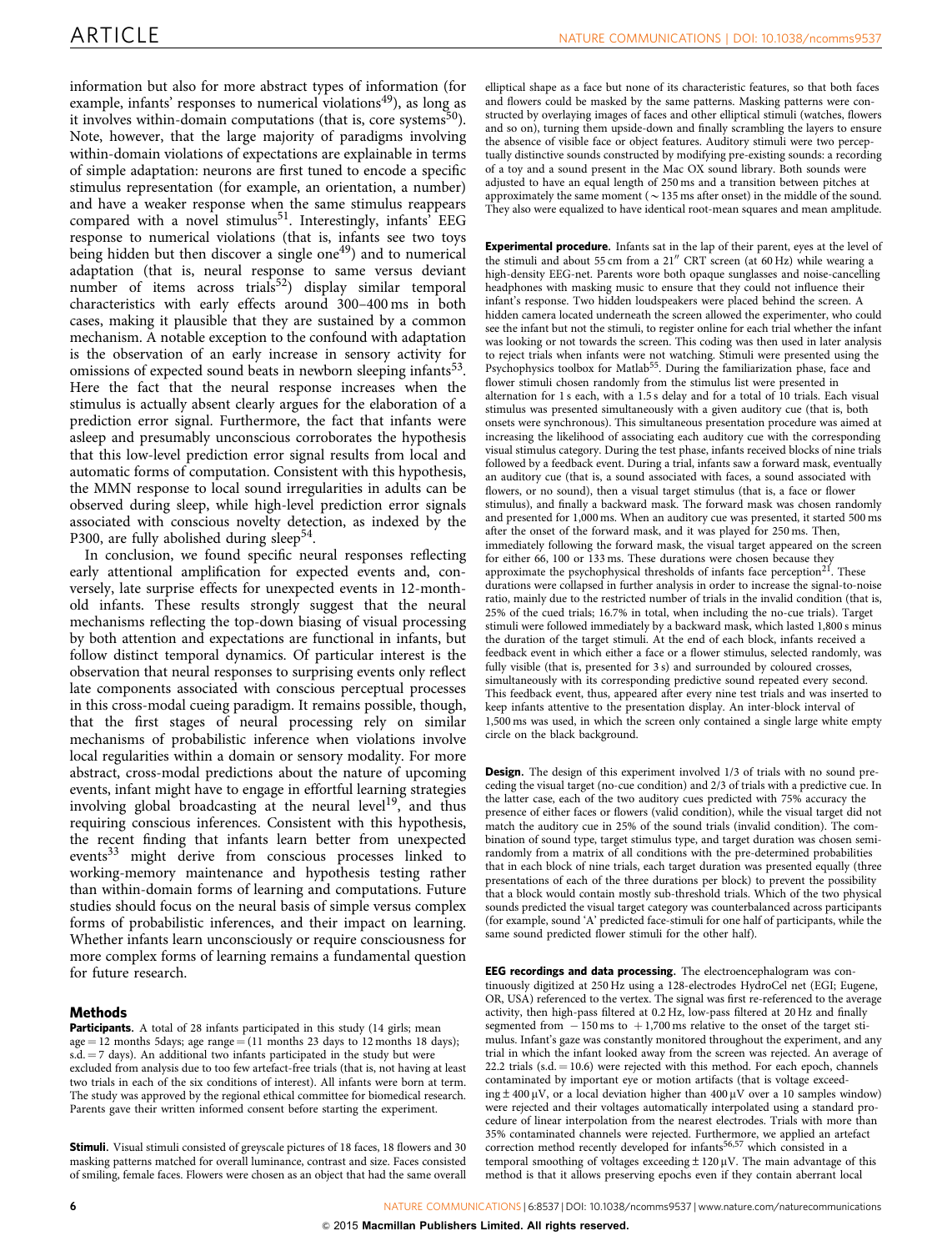<span id="page-6-0"></span>deviations, by relying on a smoothing matrix minimising the high-amplitude information without distorting other sources contained in the signal. Finally, averages were baseline corrected on the 150 ms period preceding the target stimulus onset. The mean number of artefact-free epochs was 63.6 trials per infant. These trials were averaged per condition, that is target category (faces versus flowers) X cue type (valid, invalid, no-cue), resulting in six conditions of interest. For each condition, the mean number of artefact-free epochs was as follows: facevalid: 15.82 (s.d. = 8.04); face-no-cue: 10.43 (5.62); face-invalid: 5.43 (2.61); flowervalid: 16.04 (7.61); flower-no-cue: 10.39 (5.81); and flower-invalid: 5.5 (2.53).

In this study, we used a region of interest approach by focusing on a cluster of occipito-temporal electrodes shown to be particularly sensitive to face-related components in a similar masking paradigm18 and corresponding, according to the 10–20 standard positioning system, to electrodes TP9, P9, PO7, O1, OZ, O2, PO8, P10 and TP10. In order to identify the main ERP components evoked by target stimuli independently of the conditions of interest, we first collapsed all trials across conditions and observed three temporal windows of interest: 180–300 ms for the early component, 360–540 ms for the P400 and 860–1,280 ms for the LSW. We then inspected which contrasts were significant for the effects of target categories and cue validity [\(Figs 2b and 3b](#page-3-0), respectively). In addition, statistical significance was assessed through cluster/permutation statistics calculated across participants, allowing us to deal with the potential issue of multiple comparisons in a principled manner ([Figs 2a and 3a](#page-3-0)). Each cluster was constituted by the samples that consecutively passed a specified threshold (in this case sample a P value of 0.05). As demonstrated by Maris and Oostenveld<sup>26</sup>, this threshold doesn't change the type-1 error, and the method controls for false alarms independently of this value. The cluster statistics was chosen as the sum of the t-values of all the samples in the cluster. Then, we compared the cluster statistics of each cluster with the maximum cluster statistics computed after a random permutation of conditions within participants, increasing a counter N every time the random cluster statistics was bigger than the real cluster statistics, and repeated this processes 3,000 times. The significance of each cluster was finally assessed by using a threshold Monte-Carlo P value  $N/3,000 < 0.05$ .

#### **References**

- 1. Rao, R. P. & Ballard, D. H. Predictive coding in the visual cortex: a functional interpretation of some extra-classical receptive-field effects. Nat. Neurosci. 2, 79–87 (1999).
- 2. Mumford, D. On the computational architecture of the neocortex. II. The role of cortico-cortical loops. Biol Cybern. 66, 241–251 (1992).
- 3. Tenenbaum, J. B., Kemp, C., Griffiths, T. L. & Goodman, N. D. How to grow a mind: statistics, structure, and abstraction. Science 331, 1279–1285 (2011).
- Kersten, D., Mamassian, P. & Yuille, A. Object perception as Bayesian inference. Annu. Rev. Psychol. 55, 271–304 (2004).
- 5. Kording, K. P. & Wolpert, D. M. Bayesian integration in sensorimotor learning. Nature 427, 244–247 (2004).
- 6. Lee, T. S. & Mumford, D. Hierarchical Bayesian inference in the visual cortex. J. Opt. Soc. Am. A Opt. Image Sci. Vis. 20, 1434-1448 (2003).
- 7. Srinivasan, M. V., Laughlin, S. B. & Dubs, A. Predictive coding: a fresh view of inhibition in the retina. Proc. R. Soc. Lond. B Biol. Sci. 216, 427–459 (1982).
- 8. Friston, K. A theory of cortical responses. Philos. Trans. R. Soc. London 360, 815–836 (2005).
- 9. Kok, P., Jehee, J. F. & de Lange, F. P. Less is more: expectation sharpens representations in the primary visual cortex. Neuron 75, 265–270 (2012).
- 10. Summerfield, C. & de Lange, F. P. Expectation in perceptual decision making: neural and computational mechanisms. Nat. Rev. 15, 745–756 (2014).
- 11. Denison, S. & Xu, F. Probabilistic inference in human infants. Adv. Child Dev. Behav. 43, 27–58 (2012).
- 12. Aslin, R. N. Infant learning: historical, conceptual, and methodological challenges. *Infancy* 19, 2-27 (2014).
- 13. Xu, F. & Garcia, V. Intuitive statistics by 8-month-old infants. Proc. Natl Acad. Sci. USA 105, 5012–5015 (2008).
- 14. Teglas, E. et al. Pure reasoning in 12-month-old infants as probabilistic inference. Science 332, 1054–1059 (2011).
- 15. Todorovic, A. & de Lange, F. P. Repetition suppression and expectation suppression are dissociable in time in early auditory evoked fields. J. Neurosci. 32, 13389–13395 (2012).
- 16. Wacongne, C., Changeux, J. P. & Dehaene, S. A neuronal model of predictive coding accounting for the mismatch negativity. J. Neurosci. 32, 3665–3678 (2012).
- 17. Kok, P., Brouwer, G. J., van Gerven, M. A. & de Lange, F. P. Prior expectations bias sensory representations in visual cortex. J Neurosci. 33, 16275–16284 (2013).
- 18. Kouider, S. et al. A neural marker of perceptual consciousness in infants. Science 340, 376–380 (2013).
- 19. Dehaene, S. & Changeux, J. P. Experimental and theoretical approaches to conscious processing. Neuron 70, 200–227 (2011).
- 20. Gogate, L. J. & Bahrick, L. E. Intersensory redundancy facilitates learning of arbitrary relations between vowel sounds and objects in seven-month-old infants. J. Exp. Child Psychol. 69, 133–149 (1998).
- 21. Gelskov, S. V. & Kouider, S. Psychophysical thresholds of face visibility during infancy. Cognition 114, 285–292 (2010).
- 22. de Haan, M., Johnson, M. H. & Halit, H. Development of face-sensitive eventrelated potentials during infancy: a review. Int. J. Psychophysiol. 51, 45–58 (2003).
- 23. de Haan, M. & Nelson, C. A. Brain activity differentiates faces and object processing in 6-month-old infants. Dev. Psychol. 35, 1113–1121 (1999).
- 24. Reynolds, G. D. & Richards, J. E. Familiarization, attention, and recognition memory in infancy: an event-related potential and cortical source localization study. Dev. Psychol. 41, 598–615 (2005).
- 25. Csibra, G., Kushnerenko, E. & Grossmann, T. in Handbook of Developmental Cognitive Neuroscience 2nd edn (eds Nelson, C. A. & Luciana, M.) 247–262 (MIT Press, 2008).
- 26. Maris, E. & Oostenveld, R. Nonparametric statistical testing of EEG- and MEG-data. J. Neurosci. Methods 164, 177–190 (2007).
- 27. Posner, M. I., Snyder, C. R. & Davidson, B. J. Attention and the detection of signals. J. Exp. Psychol. 109, 160–174 (1980).
- 28. Summerfield, C. & Egner, T. Expectation (and attention) in visual cognition. Trends Cogn. Sci. 13, 403–409 (2009).
- 29. Hillyard, S. A. & Anllo-Vento, L. Event-related brain potentials in the study of visual selective attention. Proc. Natl Acad. Sci. USA 95, 781–787 (1998).
- 30. Richards, J. E. Localizing the development of covert attention in infants with scalp event-related potentials. Dev. Psychol. 36, 91–108 (2000).
- 31. Sreenivasan, K. K., Goldstein, J. M., Lustig, A. G., Rivas, L. R. & Jha, A. P. Attention to faces modulates early face processing during low but not high face discriminability. Atten. Percept. Psychophys. 71, 837–846 (2009).
- 32. Feldman, H. & Friston, K. J. Attention, uncertainty, and free-energy. Front. Hum. Neurosci. 4, 215 (2010).
- 33. Stahl, A. E. & Feigenson, L. Cognitive development. Observing the unexpected enhances infants' learning and exploration. Science 348, 91–94 (2015).
- 34. Sergent, C., Baillet, S. & Dehaene, S. Timing of the brain events underlying access to consciousness during the attentional blink. Nat. Neurosci. 8, 1391–1400 (2005).
- 35. Hillyard, S. A., Squires, K. C., Bauer, J. W. & Lindsay, P. H. Evoked potential correlates of auditory signal detection. Science 172, 1357–1360 (1971).
- 36. Desmedt, J. E., Debecker, J. & Manil, J. Demonstration of a cerebral electric sign associated with the detection by the subject of a tactile sensorial stimulus. The analysis of cerebral evoked potentials derived from the scalp with the aid of numerical ordinates. Bull. Acad. R. Med. Belg. 5, 887–936 (1965).
- 37. Del Cul, A., Baillet, S. & Dehaene, S. Brain dynamics underlying the nonlinear threshold for access to consciousness. PLoS Biol. 5, e260 (2007).
- 38. Picton, T. W. The P300 wave of the human event-related potential. J. Clin. Neurophysiol. 9, 456–479 (1992).
- 39. Polich, J. Updating P300: an integrative theory of P3a and P3b. Clin. Neurophysiol. 118, 2128–2148 (2007).
- 40. Squires, N. K., Squires, K. C. & Hillyard, S. A. Two varieties of long-latency positive waves evoked by unpredictable auditory stimuli in man. Electroencephalogr. Clin. Neurophysiol. 38, 387–401 (1975).
- 41. Duncan-Johnson, C. C. & Donchin, E. On quantifying surprise: the variation of event-related potentials with subjective probability. Psychophysiology 14, 456–467 (1977).
- 42. Naatanen, R. et al. Language-specific phoneme representations revealed by electric and magnetic brain responses. Nature 385, 432–434 (1997).
- 43. Friederici, A. D., Friedrich, M. & Weber, C. Neural manifestation of cognitive and precognitive mismatch detection in early infancy. Neuroreport 13, 1251–1254 (2002).
- 44. Basirat, A., Dehaene, S. & Dehaene-Lambertz, G. A hierarchy of cortical responses to sequence violations in three-month-old infants. Cognition 132, 137–150 (2014).
- 45. Cheour, M., Leppanen, P. H. & Kraus, N. Mismatch negativity (MMN) as a tool for investigating auditory discrimination and sensory memory in infants and children. Clin. Neurophysiol. 111, 4–16 (2000).
- 46. Kiebel, S. J., Daunizeau, J. & Friston, K. J. A hierarchy of time-scales and the brain. PLoS Comput. Biol. 4, e1000209 (2008).
- 47. Winkler, I. Interpreting the mismatch negativity. J. Psychophysiol. 21, 147–163 (2007). 48. Bekinschtein, T. A. et al. Neural signature of the conscious processing of
- auditory regularities. Proc. Natl Acad. Sci. USA 106, 1672–1677 (2009).
- 49. Berger, A., Tzur, G. & Posner, M. I. Infant brains detect arithmetic errors. Proc. Natl Acad. Sci. USA 103, 12649–12653 (2006).
- 50. Feigenson, L., Dehaene, S. & Spelke, E. Core systems of number. Trends Cogn. Sci. 8, 307-314 (2004).
- 51. Grill-Spector, K., Henson, R. & Martin, A. Repetition and the brain: neural models of stimulus-specific effects. Trends Cogn. Sci. 10, 14–23 (2006).
- 52. Izard, V., Dehaene-Lambertz, G. & Dehaene, S. Distinct cerebral pathways for object identity and number in human infants. PLoS Biol. 6, e11 (2008).
- 53. Winkler, I., Haden, G. P., Ladinig, O., Sziller, I. & Honing, H. Newborn infants detect the beat in music. Proc. Natl Acad. Sci. USA 106, 2468-2471 (2009).
- 54. Strauss, M. et al. Disruption of hierarchical predictive coding during sleep. Proc. Natl Acad. Sci. USA 112, E1353–E1362 (2015).